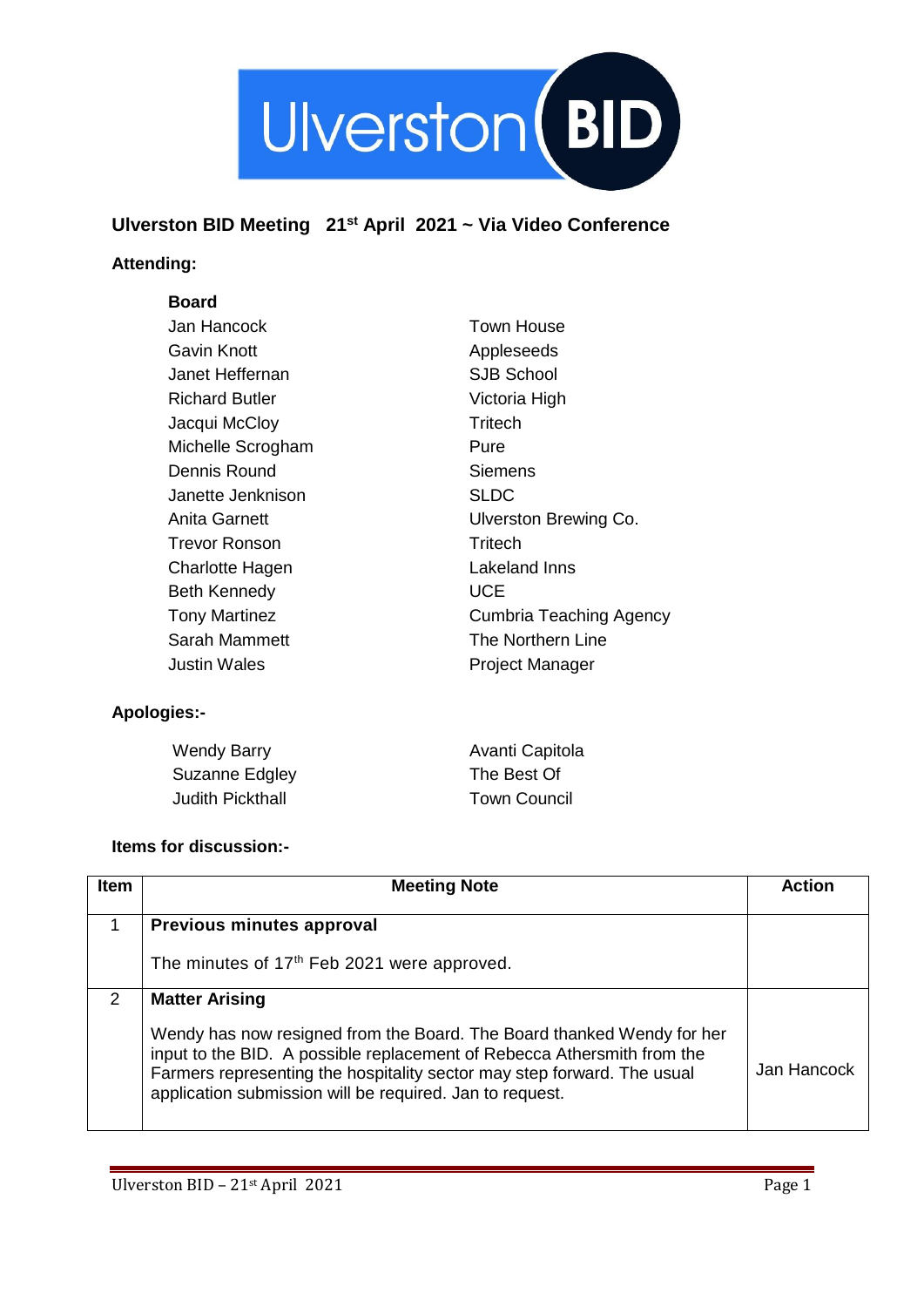|                | Justin attended the Local BID manager's forum with discussion centring<br>mainly on forthcoming events and gearing up for events.                                                                                                                                                                     |             |
|----------------|-------------------------------------------------------------------------------------------------------------------------------------------------------------------------------------------------------------------------------------------------------------------------------------------------------|-------------|
|                | An update from Steph Sexton received with the progression of Market Admin<br>support training started & proving very useful (approved by BID last period)                                                                                                                                             |             |
|                | Pat McIver from Lakes BioScience Ltd would welcome the opportunity to talk<br>to BID Board. Jan to set up                                                                                                                                                                                             | Jan Hancock |
| 3              | <b>Financial Report</b>                                                                                                                                                                                                                                                                               |             |
|                | Final update from Jacqui. The accounts spread sheet has been<br>reformatted to show close out at end of last year's accounts and all<br>activity completed filed for reference. Future activity now only shown with<br>budget, commitments and spends to date identified.                             |             |
|                | Income expected from Levy this full year period plus overdue now being<br>collected $\sim$ £126k (Likely 10% will be unpaid)                                                                                                                                                                          |             |
|                | List of levy payers not paid has been received and these can now by<br>chased when required. Some amounts are unrecoverable from day one<br>and some legacy clean-up is required before chase down.                                                                                                   |             |
|                | Cash balance in account stands at @ £87k with £41k committed from last<br>period carried forward.                                                                                                                                                                                                     |             |
|                | Big thanks to Jacqui for the commitment over the last $5 + \gamma$ years.                                                                                                                                                                                                                             |             |
| $\overline{4}$ | <b>Ratification of expenditure</b>                                                                                                                                                                                                                                                                    |             |
|                | Agreement formally sort for the spends on new "Shop Ulverston" banners<br>and signs. SLDC have funded the main part of this initiative. Overall<br>agreed.                                                                                                                                            |             |
|                | EDR fund previously outstanding has now been received for the last<br>exercise for "shop local".                                                                                                                                                                                                      |             |
| 5              | <b>Choose</b>                                                                                                                                                                                                                                                                                         |             |
|                | Update from Sophie noted with Reopening and refresh effort almost<br>complete.                                                                                                                                                                                                                        |             |
| 6              | Correspondance.                                                                                                                                                                                                                                                                                       |             |
|                | Sam from the 4 pence café commented on levy demands which keep coming,<br>particularly during a lockdown. Unreasonable. Jan has written with a<br>comprehensive response coving all the issues the BID has tried to address to<br>help long term(eg web site, Car park initiative, Wi Fi) to explain. |             |
|                | Friends of Furness 1/4 meeting held. We have included the station in the<br>Ulverston in Bloom coverage this coming year.                                                                                                                                                                             |             |
|                | Invited to join the Cumbria Association of Local Councils – CALC. Fee of £30<br>requested. No idea what the fee was for but Justin will attend to enquire and<br>participate. 29 <sup>th</sup> April                                                                                                  | Justin      |
|                |                                                                                                                                                                                                                                                                                                       |             |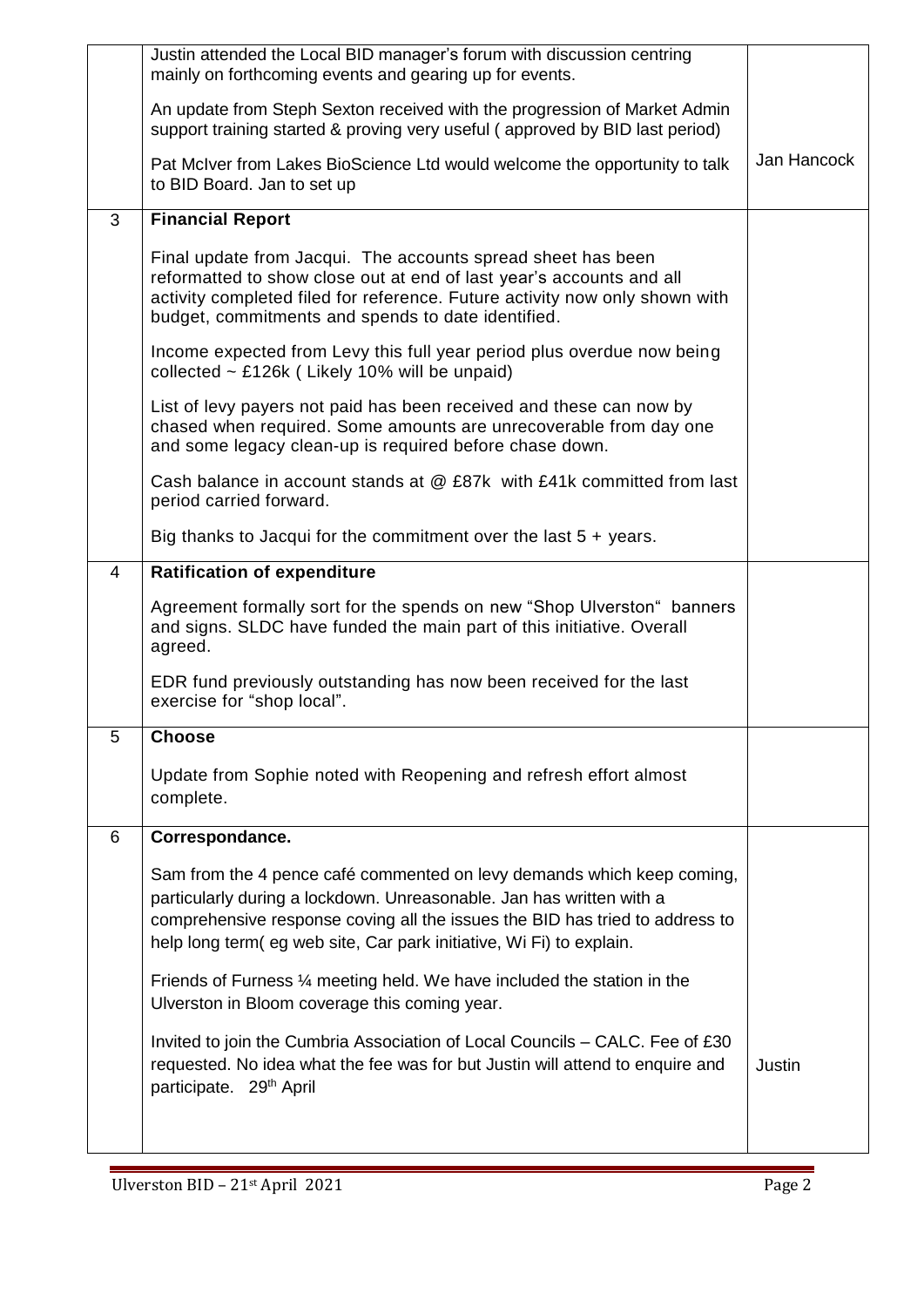| $\overline{7}$ | <b>Election of Chair</b>                                                                                                                                                                                                                                                                                                                                                                                                                                                                                                               |                      |
|----------------|----------------------------------------------------------------------------------------------------------------------------------------------------------------------------------------------------------------------------------------------------------------------------------------------------------------------------------------------------------------------------------------------------------------------------------------------------------------------------------------------------------------------------------------|----------------------|
|                | Three nominees. Sarah, Tony & Michelle. Sarah has declined. Both Tony &<br>Michelle gave the Board a short summary for why suitable for Chair.                                                                                                                                                                                                                                                                                                                                                                                         |                      |
|                | Secret ballot held electronically.                                                                                                                                                                                                                                                                                                                                                                                                                                                                                                     |                      |
|                | Michelle duly elected new Chair of Ulverston BID.                                                                                                                                                                                                                                                                                                                                                                                                                                                                                      |                      |
|                | Big thanks to Jan Hancock from the Board for helping to keep the BID on the<br>right path for the last 5 years. Town Council also showed appreciation.                                                                                                                                                                                                                                                                                                                                                                                 |                      |
| 8              | <b>Accountants.</b>                                                                                                                                                                                                                                                                                                                                                                                                                                                                                                                    |                      |
|                | Jacqui has offered to continue for a short period on a monthly fee basis until<br>we find a suitable replacement. The Board agree we would prefer a volunteer<br>or if needed to get a quote for the book keeping processes and link to Hornby<br>as required. We were keen not to set a precedent for a fee for a Board<br>member. The post does not need to be a permanent trustee on the BID<br>Board. Justin was to put out the request on our data base & Michelle to follow<br>up. Some additional advertising may be necessary. | Justin &<br>Michelle |
| 9              | <b>Delegates for Outside Bodies</b>                                                                                                                                                                                                                                                                                                                                                                                                                                                                                                    |                      |
|                | As a point of clarity the following have volunteered for the contacts to local<br>bodies.                                                                                                                                                                                                                                                                                                                                                                                                                                              |                      |
|                | GSK task Force - Gavin                                                                                                                                                                                                                                                                                                                                                                                                                                                                                                                 |                      |
|                | Borderlands - Justin & Michelle                                                                                                                                                                                                                                                                                                                                                                                                                                                                                                        |                      |
|                | CCC Strategic Planning Partnership - Justin, Jan Hancock & Michelle                                                                                                                                                                                                                                                                                                                                                                                                                                                                    |                      |
|                | UCP - Jan Hancock & Justin where required                                                                                                                                                                                                                                                                                                                                                                                                                                                                                              |                      |
|                | Friends of Furness Line -- Michelle                                                                                                                                                                                                                                                                                                                                                                                                                                                                                                    |                      |
|                | Cumbria Better Connected - Michelle                                                                                                                                                                                                                                                                                                                                                                                                                                                                                                    |                      |
|                | Ulverston in Bloom - Justin to Liaise                                                                                                                                                                                                                                                                                                                                                                                                                                                                                                  |                      |
|                | Ulverston Healthy Town - Jan Heffernan                                                                                                                                                                                                                                                                                                                                                                                                                                                                                                 |                      |
|                | Ulverston & District Education Consortium (UDEC) - Jan Heffernan & Richard                                                                                                                                                                                                                                                                                                                                                                                                                                                             |                      |
|                | <b>BIDS Reginal Board -- Justin</b>                                                                                                                                                                                                                                                                                                                                                                                                                                                                                                    |                      |
| 10             | <b>Project Progress Report</b>                                                                                                                                                                                                                                                                                                                                                                                                                                                                                                         |                      |
|                | Justin presented his overall summary of his work done so far and a<br>discussion followed on the re-appointment and conditions.                                                                                                                                                                                                                                                                                                                                                                                                        |                      |
|                | The Board agreed the BID needs a PM to carry out the projects as identified.<br>A re-tender for the Justin position was considered but rejected. Some review<br>of outcomes from a future PM role need to be addressed and these to include<br>some performance measurement, cost effectiveness assessments, more                                                                                                                                                                                                                      |                      |

Ulverston BID – 21st April 2021 Page 3